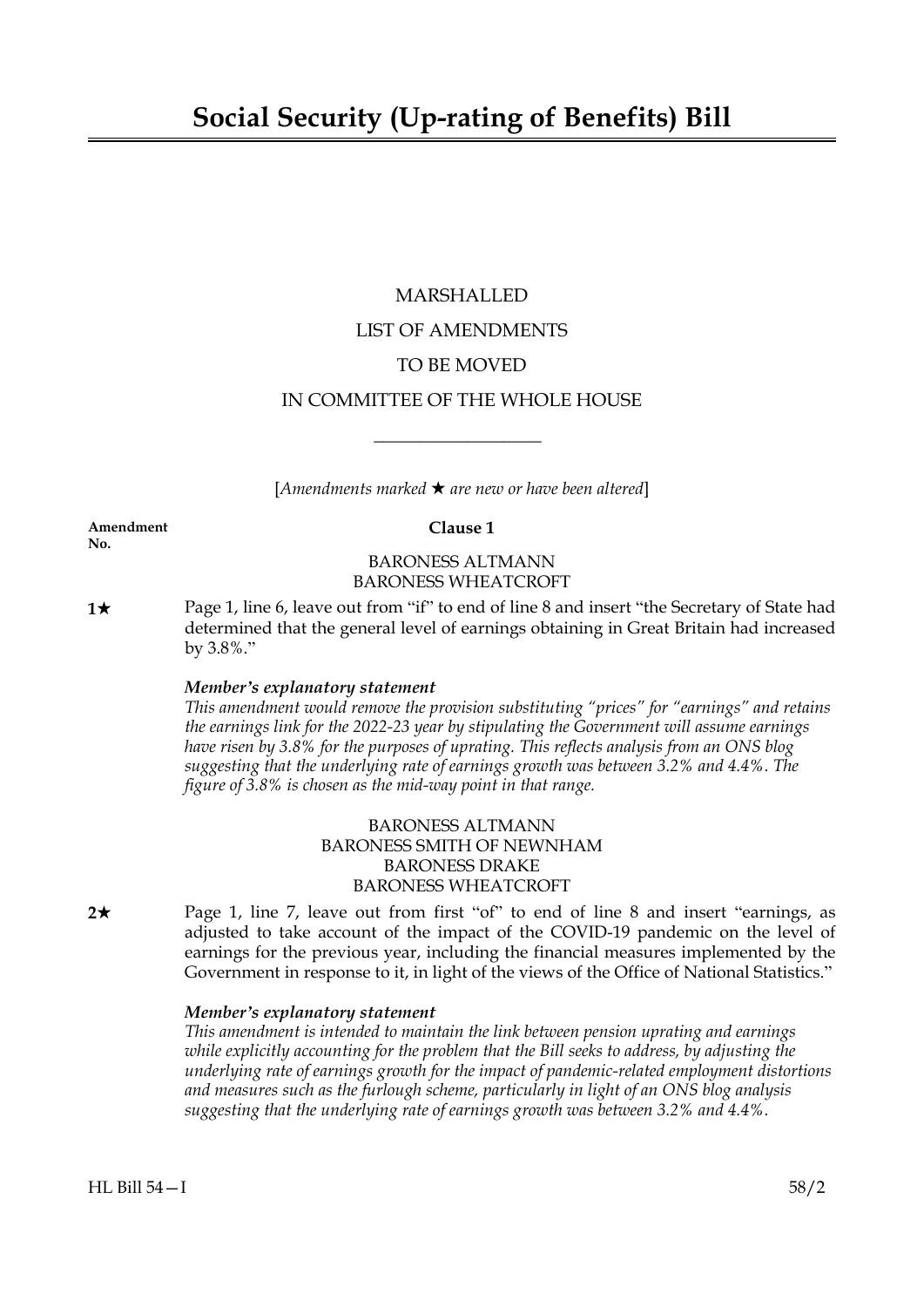# BARONESS ALTMANN BARONESS DRAKE BARONESS SMITH OF NEWNHAM BARONESS WHEATCROFT

**3**\* Page 1, line 8, at end insert ", for the purposes of paragraphs (za) to (c) of that subsection only."

### *Member's explanatory statement*

*This amendment is intended to limit the application of the Bill so that it does not affect uprating the pension credit standard minimum guarantee and ensures the Pension Credit Minimum Income Guarantee is still uprated in line with earnings.*

#### BARONESS JANKE

**4★** Page 1, line 11, leave out paragraph (a) and insert —

- "(a) for subsection (2) there were substituted—
	- "(2) Subject to subsection (2A), where it appears to the Secretary of State that the general level of prices is predicted to be greater in April 2022 than it was in April 2021, they must lay before Parliament the draft of an order which increases each of the amounts referred to in subsection (1) above by a percentage not less than the percentage by which the general level of prices is predicted to be greater in April 2022 than it was in April 2021.";"

#### *Member's explanatory statement*

*While the Bill requires the Government to increase state pension benefits by the greater of either 2.5% or inflation based on consumer prices in September 2021, this amendment would change the date of calculating inflation to April 2022.*

> BARONESS SHERLOCK BARONESS DRAKE BARONESS BOYCOTT BARONESS ALTMANN

**5** Page 2, line 11, at end insert—

- "(3) Within six months of the passing of this Act, the Secretary of State must publish a review of the impact of this Act on pensioner poverty.
- (4) This review must be laid before both Houses of Parliament, and a Minister of the Crown must arrange to make a statement."

## *Member's explanatory statement*

*This amendment requires the Government to carry out an assessment of the impact of the Government's chosen policy option on levels of pensioner poverty.*

# LORD SIKKA BARONESS BENNETT OF MANOR CASTLE LORD DAVIES OF BRIXTON

*The above-named Lords give notice of their intention to oppose the Question that Clause 1 stand part of the Bill.*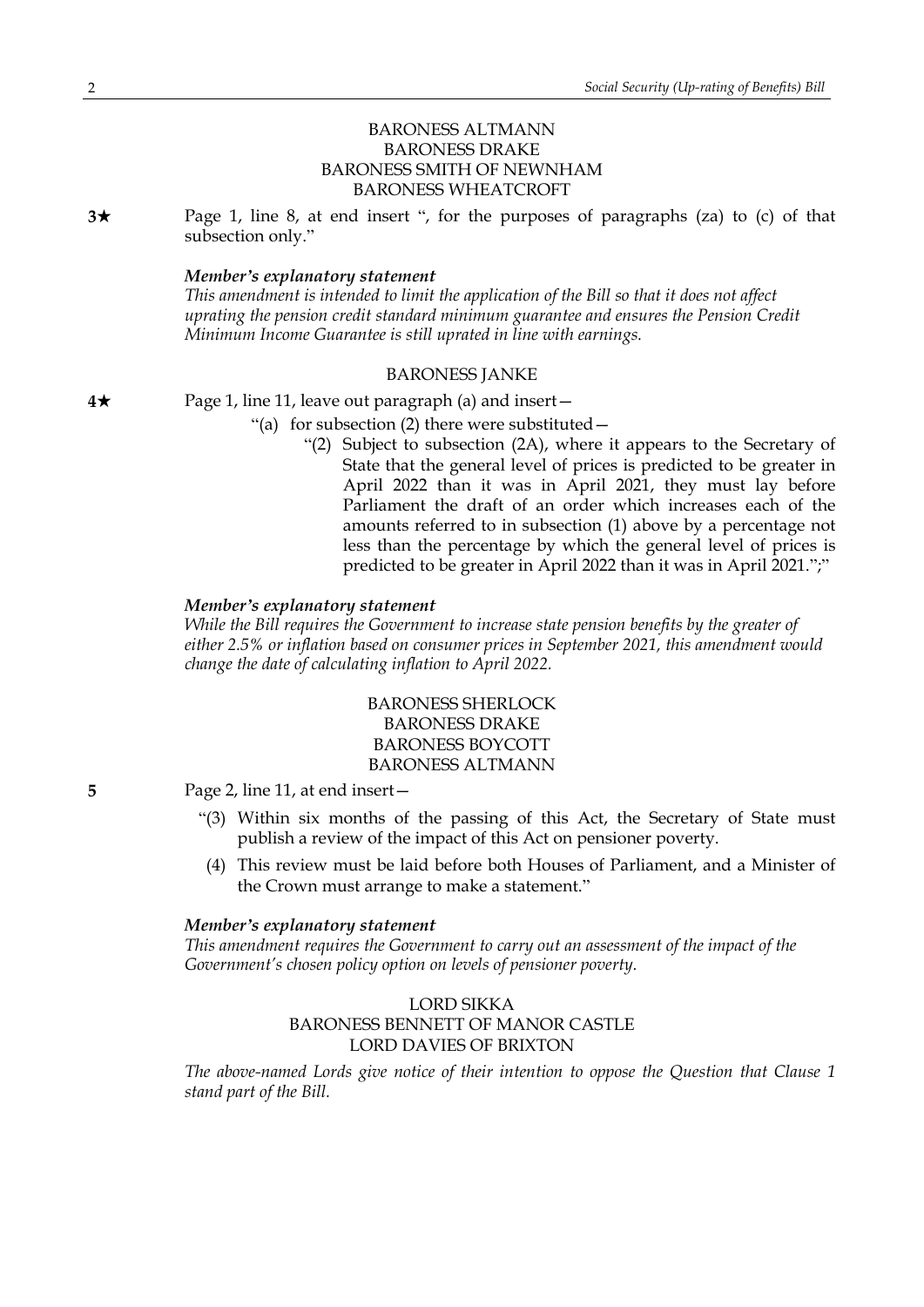# **After Clause 1**

# BARONESS SHERLOCK BARONESS DRAKE BARONESS ALTMANN

**6** Insert the following new Clause—

# **"Universal credit and state pension: mixed aged couples**

- (1) Within one month of the day on which this Act is passed, the Secretary of State must lay before Parliament a review of the impact of this Act on mixed aged couples who are in receipt of the state pension and universal credit.
- (2) The review must consider but is not limited to  $-$ 
	- (a) rates of poverty,
	- (b) homelessness,
	- (c) health inequalities, and
	- (d) food bank usage."

### BARONESS SHERLOCK BARONESS DRAKE

**7** Insert the following new Clause—

#### "**Energy bills and state pension**

- (1) Within one month of the day on which this Act is passed, the Secretary of State must publish an assessment of the impact of this Act on those in receipt of the state pension, with particular reference to their ability to pay energy bills.
- (2) The assessment must be laid before Parliament, and a Minister of the Crown must arrange to make an oral statement in each House of Parliament on the assessment."

#### BARONESS JANKE

#### **8**★ Insert the following new Clause —

#### **"Review of the impact of this Act on poverty**

- (1) Within six months of the day on which this Act is passed the Secretary of State must lay before Parliament a review of the impact of this Act on reducing the poverty levels of those in receipt of a state pension in the light of the triple lock.
- (2) The review under subsection (1) must make reference to the impact of the provisions on women in particular.
- (3) The review under subsection (1) must make recommendations as to whether further legislation on pensions up-rating should be brought forward by the Government in light of its findings for the tax year ending 5 April 2023."

#### *Member's explanatory statement*

*This amendment would require the Government to report on the impact of this Act in the light of on poverty, especially with regards to women.*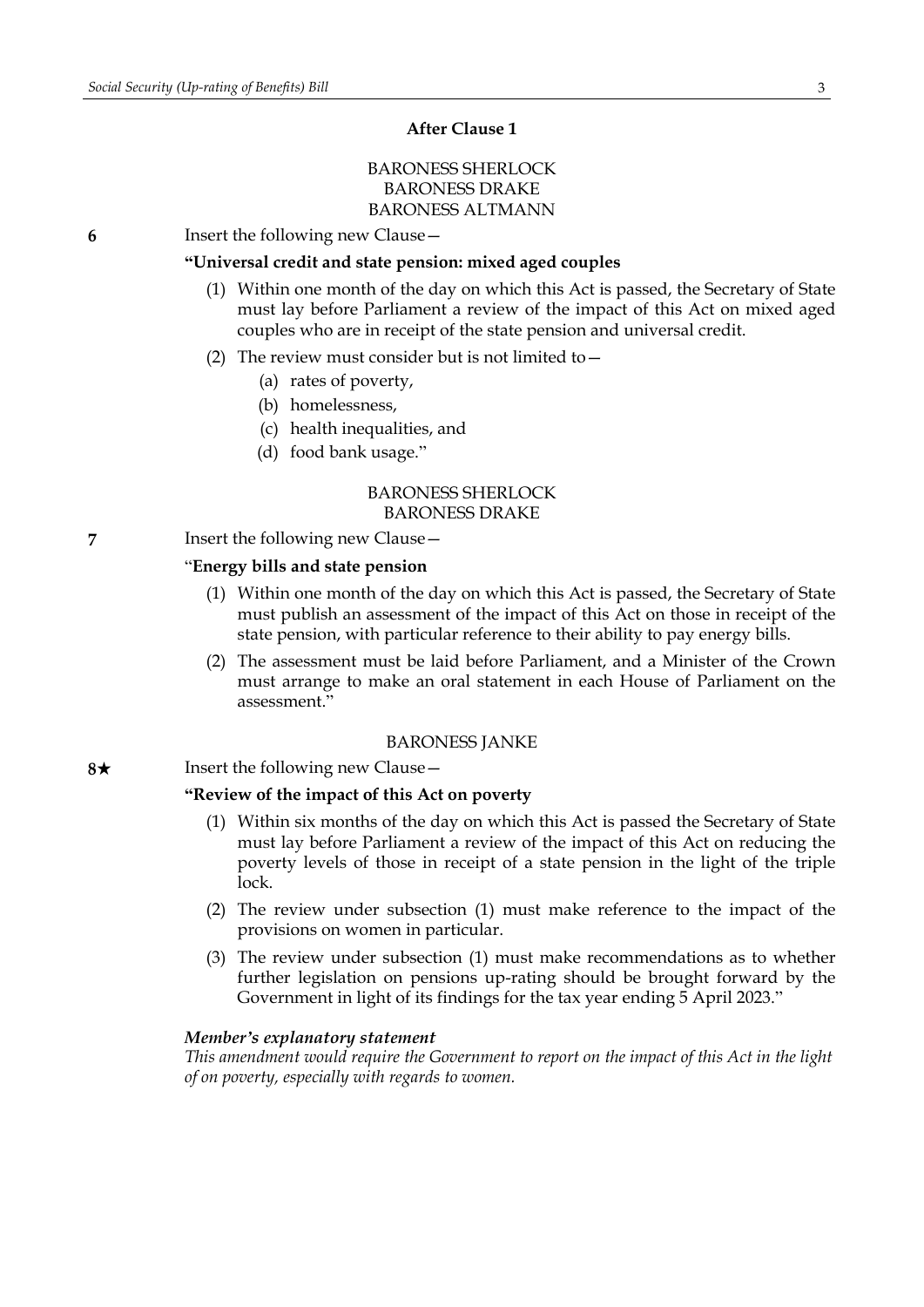# BARONESS STROUD LORD FREUD BARONESS BOYCOTT BARONESS JANKE

**9**★ Insert the following new Clause —

## **"The universal credit uplift**

- (1) Within the period of one month beginning with the day on which this Act is passed, Ministers of the Crown must make arrangements to move a motion for resolution as set out in subsection (2) to be debated, and voted on, by both Houses of Parliament.
- (2) The resolution is to decide whether it is desirable to reinstate the  $£20$  uplift into Universal Credit as per the modification of the standard allowance of universal credit under the Social Security (Coronavirus) (Further Measures) Regulations 2020 (S.I. 2020/371)."